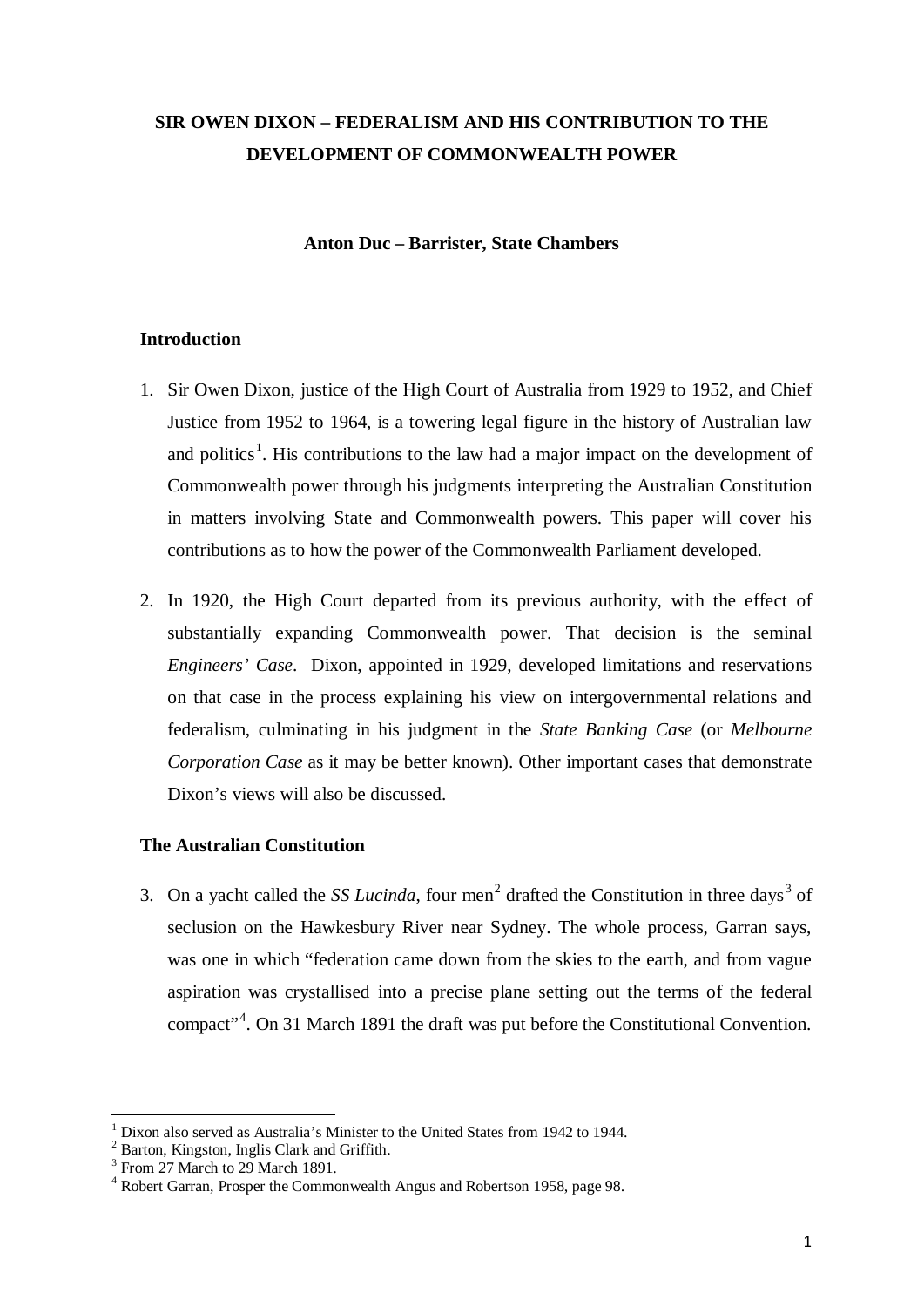- 4. The Constitution creates the federal structure of the Commonwealth, which declares the Federation to consist of the States of the Commonwealth joining together into an "indissoluble Commonwealth"<sup>[5](#page-1-0)</sup>. The states, of course, were pre-existing entities, with constitutions, territorial integrity, legal jurisdictions and powers that were to continue after Federation<sup>[6](#page-1-1)</sup>. It was the Commonwealth that was the new entity on the block. That fact had an important impact on the first twenty years of Federation. The consensus remained that the Commonwealth Parliament was to be of enumerated, limited powers<sup>[7](#page-1-2)</sup>. The Convention Debates support this view, with senior figures agreeing that the limited Commonwealth powers implied a prohibition and a reservation of powers to the States<sup>[8](#page-1-3)</sup>.
- 5. The Constitution established the Federal compact, that is, allocating the powers belonging to the States and those belonging to the Commonwealth Parliament. It is trite to say that the Commonwealth Parliament's powers are those enumerated in section 51, but the first twenty years of Federation saw a different interpretation of how the States' and the Commonwealth's powers interacted. The States jealously guarded their powers from the start of the new Commonwealth Parliament, and the Commonwealth power was interpreted narrowly. The High Court supported this view through the development of the reserved powers doctrine and implied government immunities.
- 6. These doctrines held that the States had "reserved powers" (powers they had before the Commonwealth was born) and that the States were immune from Commonwealth interference. The States were senior to the Commonwealth in other words, and their powers were akin to those of the Mother Parliament. The doctrine was stated by the original three High Court justices, Barton J (Australia's first prime minister, who had stated in the Convention debates that there was an implied prohibition and reserved powers), Griffith CJ and O'Connor J. All had taken part in the Conventions and had pre-existing notions of how the powers were to be shared between the States and the new federal parliament.

<span id="page-1-1"></span>

<span id="page-1-3"></span><span id="page-1-2"></span>

<span id="page-1-0"></span><sup>&</sup>lt;sup>5</sup> Preamble to the *Commonwealth of Australia Constitution Act 1900* (UK).<br>
<sup>6</sup> Aroney, M, The Constitution of a Federal Commonwealth p362 Cambridge 2009.<br>
<sup>7</sup> Aroney p362.<br>
<sup>8</sup> Barton, Griffith and O'Connor were early m parliaments; Barton as Speaker in NSW, O'Connor as Justice Minister in NSW, and Griffith as Queensland Premier.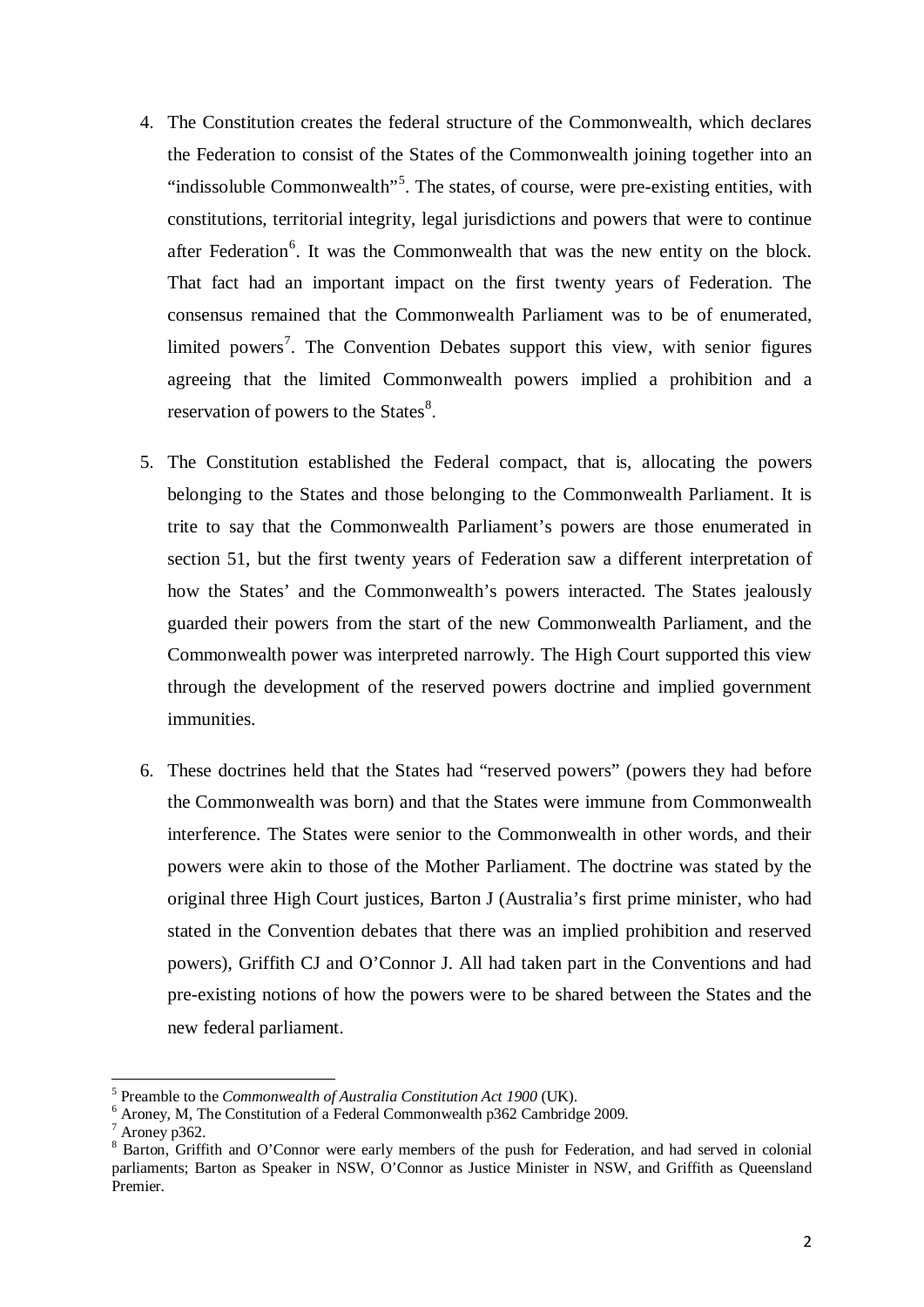- 7. This view held sway from 1904 to 1920. New justices were appointed to the High Court, namely Higgins  $J^9$  $J^9$  and Isaacs J. Both participated in the Conventions and had a more expansive view of the Commonwealth's power. Their view was, until 1920, a minority one<sup>[10](#page-2-1)</sup>. Dixon himself said that it was strange that the judges who argued for State supremacy "seemed to recede from the true principle of the federal supremacy…(b)ut when these judges had all departed the High Court swept aside the whole doctrine".<sup>11</sup>.
- 8. By 1920, Australia was quite a different place, having been through the trials of the First World War<sup>[12](#page-2-3)</sup>, the experiences of many who served<sup>[13](#page-2-4)</sup> and the social and economic changes that it brought.
- 9. Sir Owen Dixon, appointed in 1929, through his own interpretation and skill as a lawyer and philosopher, came to interpret the Constitution through its actual words and federalist implications. Dixon saw a gradual expansion of the federal sphere and lessening in the power of the States. Dixon, did not barrack for one side or the other<sup>[14](#page-2-5)</sup>, either the States or the Commonwealth. Dixon applied consistent statutory interpretation techniques to support his judgments. The political consequences could fall where they may. Dixon nibbled away at the *Engineers' Case*, in finding exceptions to it, before later developing a thorough theory of intergovernmental relations in 1947 in *Melbourne Corporation*.

# **The** *Engineers' Case –* **the flipping of the accepted paradigm**

10. As earlier indicated, the conception of Commonwealth power was limited by the understanding and imagination of the Founding Fathers, who found their way into the Commonwealth Parliament and later into the High Court. It was a conception that was

<span id="page-2-2"></span>

<span id="page-2-4"></span><span id="page-2-3"></span>

<span id="page-2-1"></span><span id="page-2-0"></span><sup>&</sup>lt;sup>9</sup> Both nominated by Alfred Deakin, both appointed in 1906.<br><sup>10</sup> The Bench was expanded in 1912 to seven members.<br><sup>11</sup> Sir Owen Dixon, *Jesting Pilate* (The Law Book Company, 1965) at p170.<br><sup>12</sup> NSW v Cth [2006] HCA 52;

<span id="page-2-5"></span><sup>&</sup>lt;sup>14</sup> Compare Robert Menzies, whose political career commenced after the *Engineers' Case* in which he appeared. By June 1928 he was a member of the Victorian Parliament. Menzies was Dixon's pupil when he came to the Bar.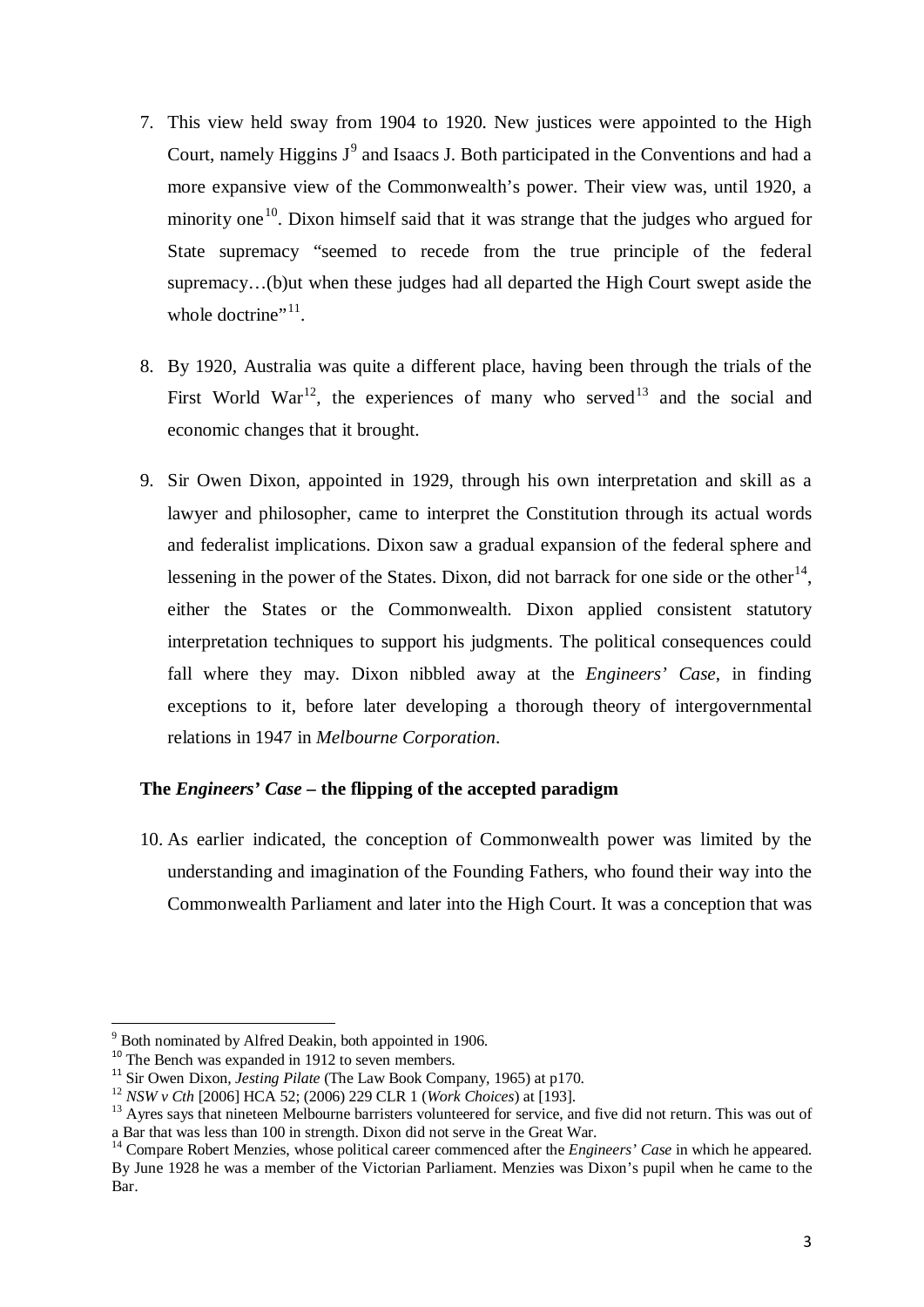iealous of potential reductions in state power<sup>15</sup>. It appears the Commonwealth was to get no higher than the states and was indeed a junior, functional, partner.

- 11. Prior to the *Engineer's Case* the High Court had developed the doctrine of intergovernmental immunity<sup>16</sup>, or doctrine of immunity of instrumentalities<sup>[17](#page-3-2)</sup>. The first major case about intergovernmental relations took the view that the States and the Commonwealth were mutually 'sovereign' entities, that enjoyed a considerable degree of immunity, or freedom, from interference from the law making of the other. The States could not bind the Commonwealth<sup>[18](#page-3-3)</sup> and *vice versa*<sup>[19](#page-3-4)</sup>. The effect was to limit the Commonwealth's ability to legislate over the States. The case thus held the Commonwealth in check.
- 12. Between 1904 and 19[20](#page-3-5) a series of decisions questioned the authority of these cases<sup>20</sup>, and a different path of national development may well have occurred if a Privy Council opinion had been followed by the High Court.<sup>[21](#page-3-6)</sup>
- 13. The *Engineers' Case* arose out of a dispute lodged by a union of engineers in the Commonwealth Court of Conciliation and Arbitration for an award relating to 844 employers across Australia.<sup>[22](#page-3-7)</sup> In Western Australia, the employers included three State governmental employers. The question was whether a Commonwealth law made under the "conciliation and arbitration" power regarding industrial disputes, section 51(xxxv), could authorise the making of an award binding the three governmental employers. As usual, the Union sought a federal award coverage as it was superior to State award coverage<sup>[23](#page-3-8)</sup>.
- 14. If previous authority had been followed, the result would have been that the Arbitration Court could not bind government employers with regard to wages because States were immune from Federal power.

<span id="page-3-1"></span><span id="page-3-0"></span><sup>&</sup>lt;sup>15</sup> A W Martin *Robert Menzies, A Life* (Melbourne University Press 1993) p40.<br><sup>16</sup> D'Emden v Pedder (1904) 1 CLR 91.<br><sup>17</sup> Federal Constitutional Law, An Introduction Booker (Glass Watt 2<sup>nd</sup> Edition 1998 Butterworths) p

<span id="page-3-2"></span>

<span id="page-3-4"></span><span id="page-3-3"></span><sup>&</sup>lt;sup>19</sup> In the *Railway Servants Case* (1906) 4 CLR 488 the Commonwealth could not make an industrial award for state railway employees.<br><sup>20</sup> Chaplin v Commissioner of Taxes (SA) (1911) 12 CLR 375.

<span id="page-3-7"></span><span id="page-3-6"></span><span id="page-3-5"></span><sup>&</sup>lt;sup>21</sup> *Webb v Outtrim* [1907] AC 81. <sup>21</sup> *Webb v Outtrim* [1907] AC 81. <sup>22</sup> The case was referred to the High Court by Higgins J in his capacity as President of the Conciliation and Arbitration Court.

<span id="page-3-8"></span><sup>23</sup> A W Martin *Robert Menzies A Life* at p 40.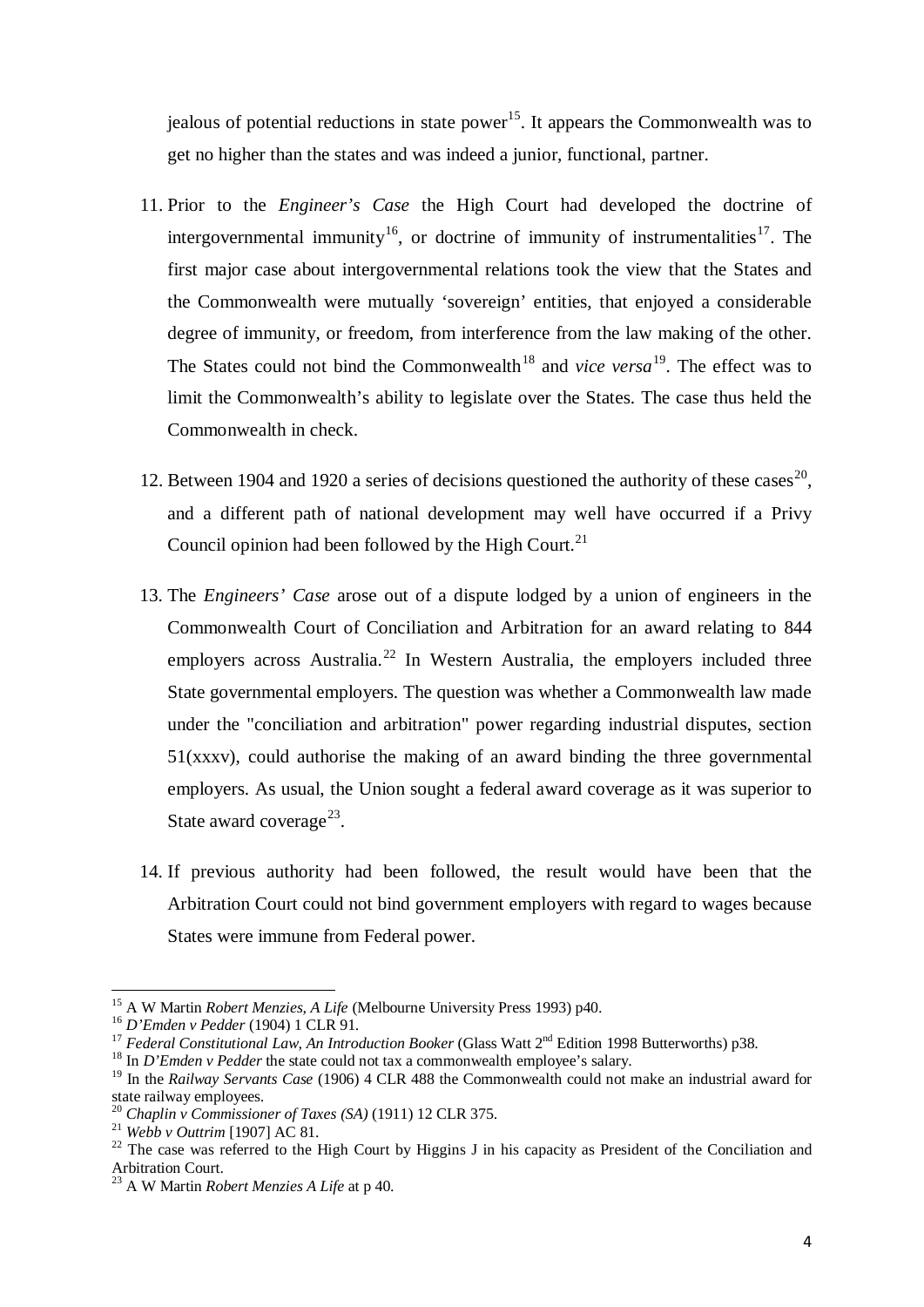- 15. However, the High Court decided in  $1920^{24}$  $1920^{24}$  $1920^{24}$  to overturn the doctrine of implied mutual immunities of Commonwealth and State instrumentalities, along with the previous understanding of the reserve powers of the States.<sup>[25](#page-4-1)</sup> The cases were overruled in a decision delivered by Sir Isaac Isaacs<sup>26</sup>, who found that the previous cases had been wrongly decided, and that the cases where state laws had been found to lead to immunity were invalid for inconsistency with federal law, pursuant to s109 of the Constitution<sup>27</sup>.
- 16. The *Engineer's Case*[28](#page-4-4) held that, generally speaking, the Commonwealth Parliament could enact laws that bind States and State instrumentalities, agencies and employees. The actual provision under question, section  $51(xxxv)$  (the conciliation and arbitration power) could authorise the making of industrial awards applying to disputes at State undertakings (in this case a Western Australian sawmill and engineering works).
- 17. Isaac J's reasoning commenced with the view that the previous decisions of the Court had led to "increasing entanglement and uncertainty". Isaacs J then embarked upon his statement of the method of constitutional interpretation.
- 18. Isaacs  $J^{29}$  $J^{29}$  $J^{29}$  delivered the majority judgment<sup>[30](#page-4-6)</sup> and dismissed the previous cases as being decided "on a vague, individual conception of the spirit of the compact, which is not the result of interpreting any specific language to be quoted, nor referable to any recognised principle of the common law of the Constitution…". Ouch. Isaacs J threw the previous decisions, and judges, under the bus.
- 19. Basing his judgment on two "cardinal" features of the political system, Isaacs J stated that these were - "One is the common sovereignty of all parts of the British Empire; the other is the principle of responsible government". These features distinguished the

<span id="page-4-0"></span><sup>&</sup>lt;sup>24</sup> Geoffrev Sawver said: "The joint judgment is one of the worst written and organized in Australian judicial history. Isaacs was given to rhetoric and repetition, and here he gave these habits full rein."

<span id="page-4-1"></span> $25$  The case lasted six days. Menzies was faced with a hostile bar table with all States represented against him. He was 25 years old. Nethercote cites Sir Gerard Brennan in his recent address on *Engineers*, on the basis of research in the records of the High Court, states that while Menzies lit the fuse, and Justices Isaacs and Rich had prepared the charge in the 1919 *Municipalities Case*, it was the argument of counsel for the Commonwealth, Leverrier, KC, which "seems to have had the greatest impact on the putative author of the majority judgment".<br><sup>26</sup> Later Governor-General of the Commonwealth.

<span id="page-4-4"></span><span id="page-4-3"></span><span id="page-4-2"></span> $^{27}$  Section 109 played surprisingly little role in previous High Court judgments.<br><sup>28</sup> The case was 5:1, with Knox CJ, Isaacs, Higgins, Rich and Starke, with Gavan Duffy dissenting. (Gavan Duffy was a former lecturer to Sir Owen Dixon).<br><sup>29</sup> It is generally understood he wrote the majority judgment.

<span id="page-4-6"></span><span id="page-4-5"></span><sup>&</sup>lt;sup>30</sup> On behalf of Knox CJ, Isaacs, Rich and Starke JJ.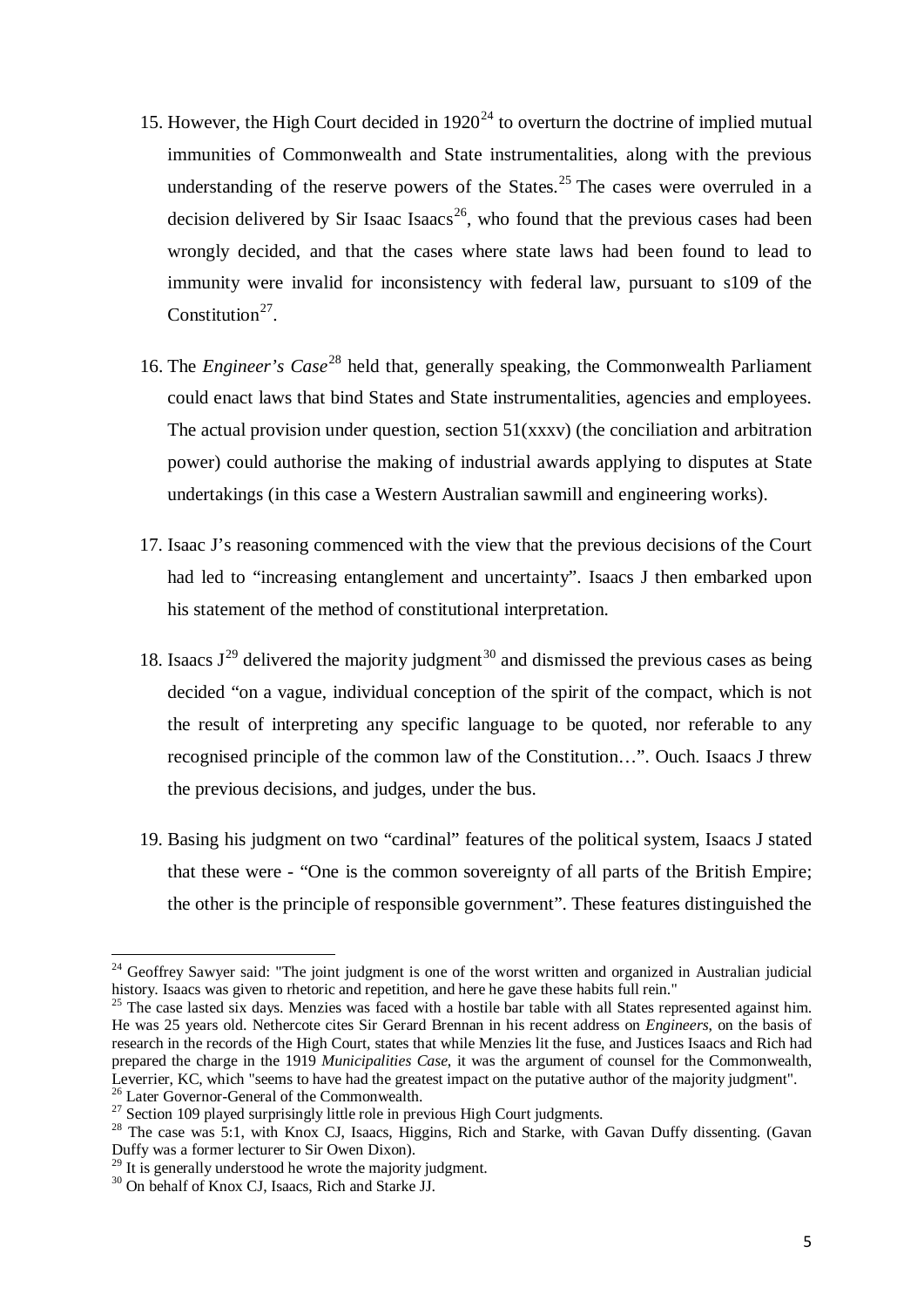Australian from the American Constitution, on which earlier Court decisions had been based, or at least found support in. Isaacs J also theorised that the Constitution was founded upon the authority of the Australian people as a whole and the sovereignty of the imperial Parliament<sup>[31](#page-5-0)</sup>.

- 20. Importantly, *Engineers'* overruled the previous authority<sup>[32](#page-5-1)</sup> which held the structure of the Constitution held an implication that certain powers were reserved for the States and were not within the authority of the Commonwealth. This is known as the doctrine of implied prohibitions, or the doctrine of reserved powers. The reserved powers doctrine was based on s107 of the Constitution<sup>[33](#page-5-2)</sup> which 'saved' powers to the States. However, s107 does not contain a list of exclusive State powers. The doctrine required judges to assume certain matters were beyond Commonwealth authority when they were determining the scope of that authority<sup>[34](#page-5-3)</sup>.
- 21. The Court said, in relation to s107:

*"Sec. 107 continues the previously existing powers of every State Parliament to legislate with respect to State exclusive powers and (2) State powers which are concurrent with Commonwealth powers. But it is a fundamental and fatal error to read sec. 107 as reserving any power from the Commonwealth that falls fairly within the explicit terms of an express grant in sec. 51, as that grant is reasonably construed, unless that reservation is as explicitly stated. The effect of State legislation, though fully within the powers preserved by sec. 107, may in a given case depend on sec. 109. However valid and binding on the people of the State where no relevant Commonwealth legislation exists, the moment it encounters repugnant Commonwealth legislation operating on the same field the State legislation must give way." (citations omitted)*

<span id="page-5-0"></span><sup>&</sup>lt;sup>31</sup> Aroney p364. There is great doubt about this proposition given the limited nature of the franchise prior to 1900, and the amendment forced on the Constitution by the British Government prior to the Constitution's enactment as a piece of legislation.<br><sup>32</sup> As a matter of interest, a barrister called Robert Gordon Menzies appeared for the claimant.

<span id="page-5-2"></span><span id="page-5-1"></span><sup>&</sup>lt;sup>33</sup> "Saving of Power of State Parliaments - Every power of the Parliament of a Colony which has become or becomes a State, shall, unless it is by this Constitution exclusively vested in the Parliament of the Commonwealth or withdrawn from the Parliament of the State, continue as at the establishment of the Commonwealth, or as at the admission or establishment of the State, as the case may be."

<span id="page-5-3"></span> $34$  Dixon was later to say that "the attempt to read s107 as the equivalent of a specific grant or reservation of power lacked a foundation in logic".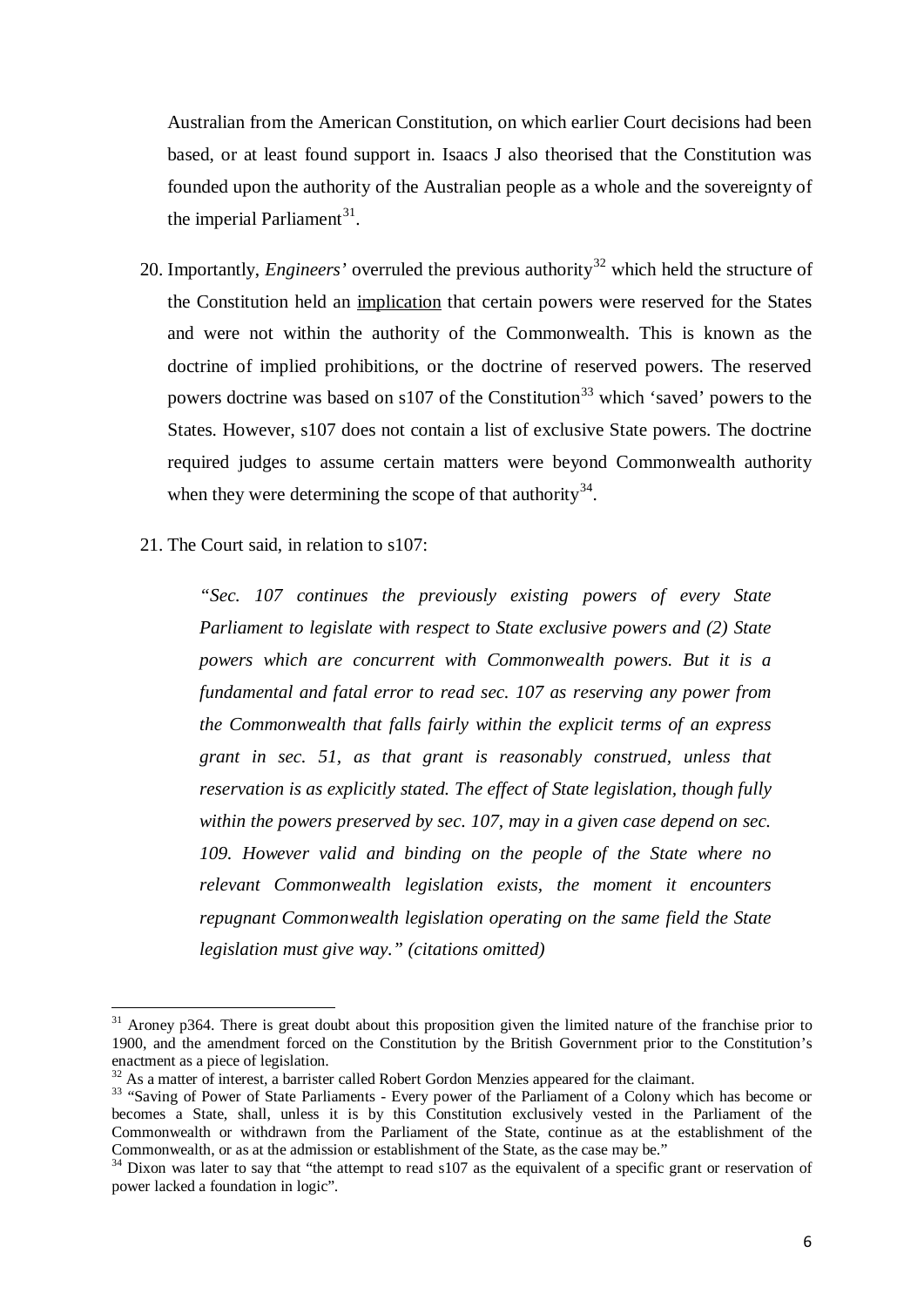- 22. In other words, reading the Constitution as containing reserved powers to the states was an incorrect interpretation of the Constitution. Coming at it from the other direction, the Commonwealth Parliament had plenary power and s107 provided no limitation on that power. Any limitations had to be explicit. The limitation is in s109, where state laws are invalid to the extent they are inconsistent with federal laws. Higgins J said that there was no need for any implication as to implied prohibition as the express statement in s109 gave primacy to federal law<sup>[35](#page-6-0)</sup>.
- 23. *Engineers'* used a method of constitutional interpretation in which only the words of the Constitution itself<sup>36</sup>, not their alleged implications, was paramount.
- 24. The States received *Engineers'* as a revolutionary<sup>[37](#page-6-2)</sup> blow to their sovereign rights and powers, and felt resentful<sup>38</sup>. The practical effect was to move thousands of employees to federal award coverage as the burgeoning Commonwealth industrial jurisdiction greatly expanded  $39$ .
- 25. Looking at the situation from a historical vantage point, it must have been self evident to the early judges of the High Court that the states were the predominant political bodies. The Commonwealth of Australia was barely seven years old when the first constitutional interpretations were adjudicated<sup>[40](#page-6-5)</sup>. The original judges of the High Court had all been instrumental in its foundation<sup>[41](#page-6-6)</sup>, yet had not seen far enough to envisage the possibilities of Commonwealth power. Others had to do so. Until *Engineers'* it is arguable the shackles had not been taken off the Commonwealth to effect its full potential as a political entity.

<span id="page-6-0"></span><sup>35</sup> Higgins J said that it was "wrong to apply the principle of *Collector v Day* to the construction of sec. 51 (XXXV.)", an American decision on the interpretation of the US Constitution.<br>
<sup>36</sup> Also known as textual literalism. Compare to Griffith, he was especially scathing of suggestions that the

<span id="page-6-1"></span>Constitution should be construed, as he put it in 1907, "merely by the aid of a dictionary, as by an astral intelligence, and is a mere decree of the Imperial Parliament without reference to history ...." That view, he

<span id="page-6-2"></span>considered, was "negatived by the preamble to the Act itself".<br><sup>37</sup> Sir Robert Garran, *Prosper the Commonwealth*, Angus & Robertson, 1958, 180. He titled his chapter on Engineers', "Revolutionary Year".

<span id="page-6-3"></span><sup>&</sup>lt;sup>38</sup> Jesting Pilate Sir Own Dixon p116

<span id="page-6-4"></span><sup>&</sup>lt;sup>39</sup> In 1920, 670,000 unionists worked under State awards; only 100,000 worked under Commonwealth awards. By 1924 the comparable figures were 225,000 under State awards; 550,000 under Commonwealth awards – John Nethercote https://www.samuelgriffith.org.au/papers/html/volume6/v6chap11.htm

<span id="page-6-5"></span> $^{40}$  It took until 1927 for the Federal Parliament to have its own home in Canberra, and sat in Melbourne's Parliament until then.

<span id="page-6-6"></span><sup>&</sup>lt;sup>41</sup> Indeed, Barton as first Prime Minister would leave his office in Melbourne with his papers in his top hat.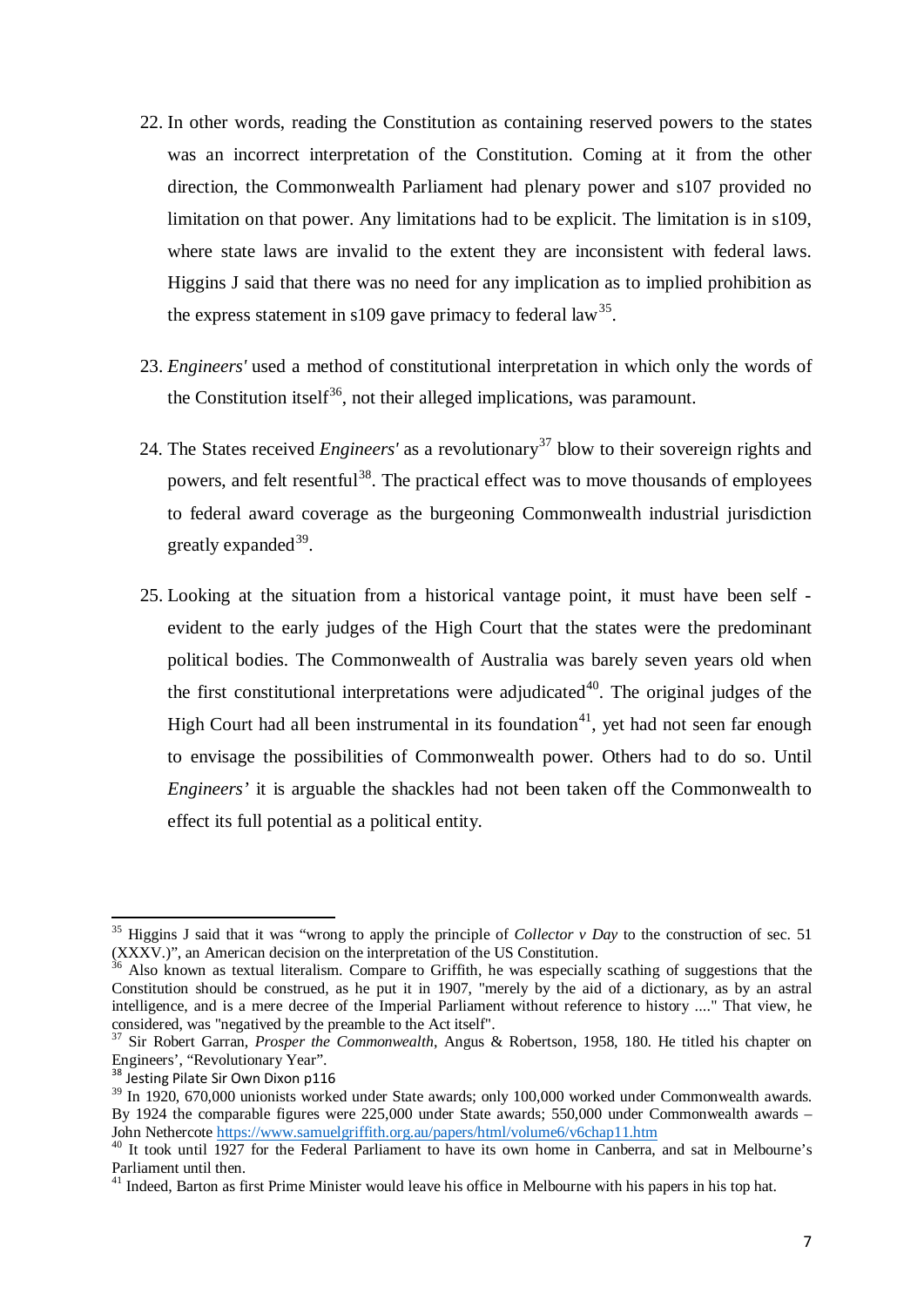26. In one fell swoop the case law, and roles of governments, had been turned on their heads. The restrictive interpretation had been discarded in favour of one that would increase Commonwealth power at the expense of the states<sup>[42](#page-7-0)</sup>. But that would not be the end of the story, as the development of the law in *Engineers'* may have swung matters too far to the other side of the pendulum.

#### **Dixon's development of the law commences**

- 27. In October 1929, the Great Depression hit Australia. Wall Street had crashed, sending economies, including Australia's, into a downward spiral. Until then the development of the Commonwealth had been steadily increasing and improved economic conditions after the Great War had Australia in a buoyant mood.
- 28. Dixon had been on the Court a matter of months prior to hearing his first constitutional case. He was appointed to the Court in 1929, aged 42. Dixon had been at the Bar since 1910 and took silk twelve years later. He served as an Acting Judge in the Victorian Supreme Court from 1927, appeared in the High Court within eighteen months of admission and represented litigants before the Privy Council<sup>[43](#page-7-1)</sup> in London. Reluctantly, he accepted a role on the High Court<sup>[44](#page-7-2)</sup>.
- 29. As a senior member of the Bar, Dixon provided his views on federalism in a Royal Commission on the Constitution of the Commonwealth<sup>[45](#page-7-3)</sup> held in late  $1927^{46}$  $1927^{46}$  $1927^{46}$ . He put forward views on the separation of powers<sup>[47](#page-7-5)</sup>, section 92 (that trade and commerce should be "absolutely free") and the enumeration of powers.

## *Australian Railways Union v. Victorian Railways Commissioners*

30. In late 1930, Dixon's second year on the Court, a case came before the High Court concerning, again, industrial relations. The Railways Commissioners argued that they

<span id="page-7-0"></span><sup>42</sup> In *Koowarta v Bjelke-Petersen* (1982) 153 CLR 168 at 227, Mason J said that the rejection of the reserved powers doctrine has never been doubted.<br><sup>43</sup> Dixon became a Privy Councillor but never took up his seat.

<span id="page-7-3"></span><span id="page-7-2"></span><span id="page-7-1"></span><sup>&</sup>lt;sup>44</sup> His income was said to be 10,000 pounds a year, which was to be reduced to 3000 pounds as a judge.<br><sup>45</sup> The Royal Commission was held against the backdrop of the Western Australian Secessionist push, the 1928<br>Commonw

<span id="page-7-4"></span><sup>&</sup>lt;sup>46</sup> The Victorian Committee of Counsel was invited by the Royal Commissioner to make a submission. Dixon was on a sub-committee with Menzies and another barrister. Avres says that Menzies made little contribution.

<span id="page-7-5"></span><sup>&</sup>lt;sup>47</sup> Dixon presaged the outcome in the *Boilermakers Case* [1956] HCA 10; (1956) 94 CLR 254 when he said that the Conciliation and Arbitration Court could not be both a court and an arbitral body. He said that no one had been courageous enough to argue the point.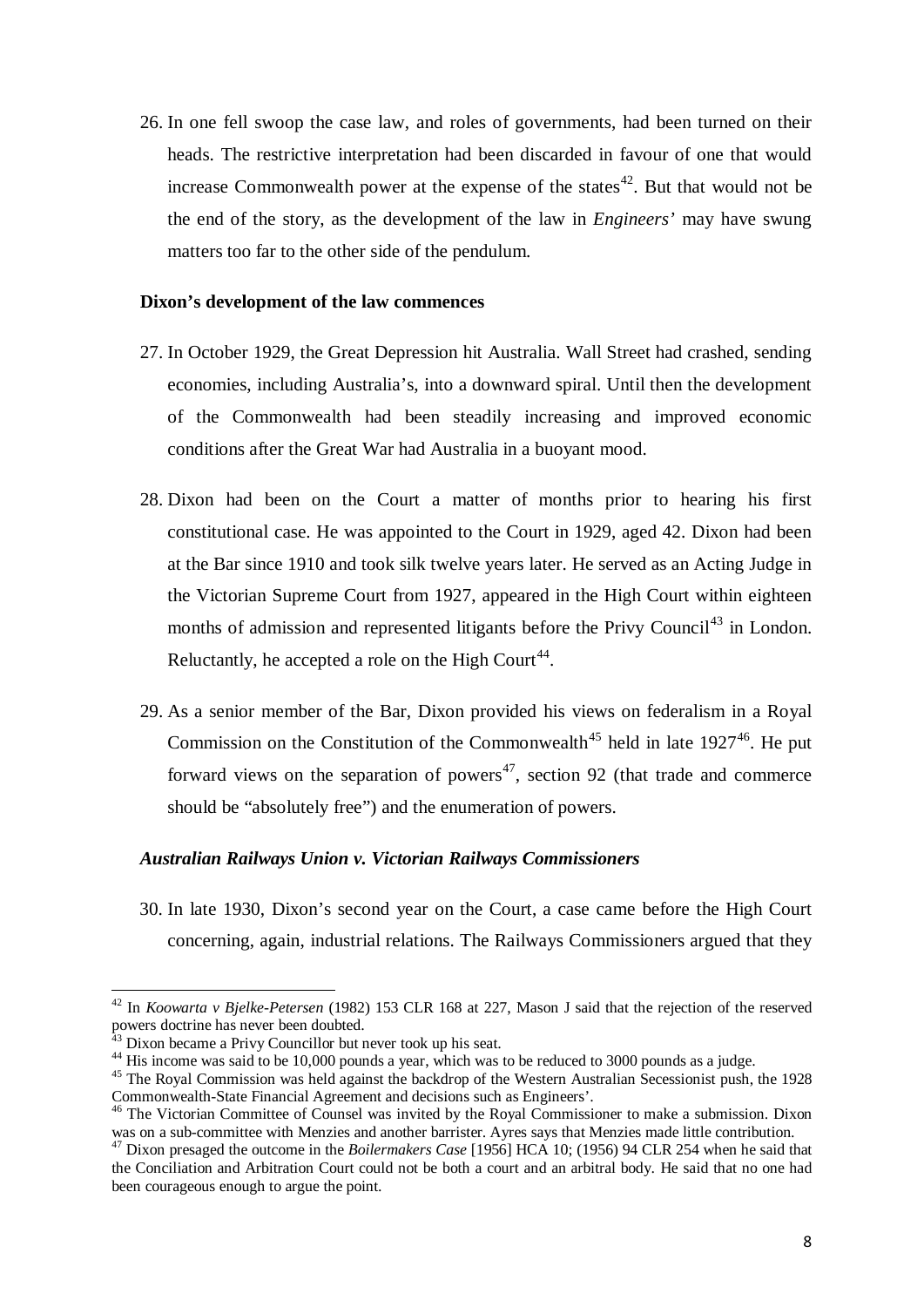could not be bound by an award, since they lacked power to pay the wages awarded themselves, being dependent upon parliamentary appropriations for their funds. In fact, the Railway Commissioners wished to reduce rates of pay to meet the financial emergency, and the Scullin Government attempted to use the conciliation and arbitration power to block the application.

31. In *Australian Railways Union v Victorian Railways Commissioners*[48](#page-8-0), Dixon said the central principle in *Engineers'* was that:

*".....unless, and save in so far as, the contrary appears from some other provision of the Constitution, or from the nature or the subject matter of the power or from the terms in which it is conferred, every grant of legislative power to the Commonwealth should be interpreted as authorizing the Parliament to make laws affecting the operations of the States and their agencies if the State is not acting in the exercise of the Crown's prerogative and if the Parliament confines itself to laws which do not discriminate against the States or their agencies"[49](#page-8-1).* (bolding added)

32. The nature of the reservation that Dixon stated was that the Crown could not be affected in its executive power, and secondly that States could not be discriminated against. This, he said, was built into the drafting of the Constitution. A State was still sovereign in how it operated as if the Crown were still in charge, that is, over ministers, the parliament and executive functions. The issue of state discrimination would be more fully expounded twenty years later.

## *West v Commissioner of Taxation (NSW)*

33. Dixon next had an opportunity to review the effect of *Engineers'* in *West v. Commissioner of Taxation (NSW)*<sup>50</sup>. This case, and its fascinating import, can be gleaned from the opening paragraph of Latham CJ's judgment:

*The question which arises upon this case stated is whether moneys received by a retired Federal public servant by way of pension under the* 

<span id="page-8-1"></span><span id="page-8-0"></span><sup>48</sup> [1930] HCA 52; (1930) 44 CLR 319. <sup>49</sup> *Australian Railways Union v. Victorian Railways Commissioners* (1930) 44 CLR 319 at 390. Italics added. <sup>50</sup> (1937) 56 CLR 657

<span id="page-8-2"></span>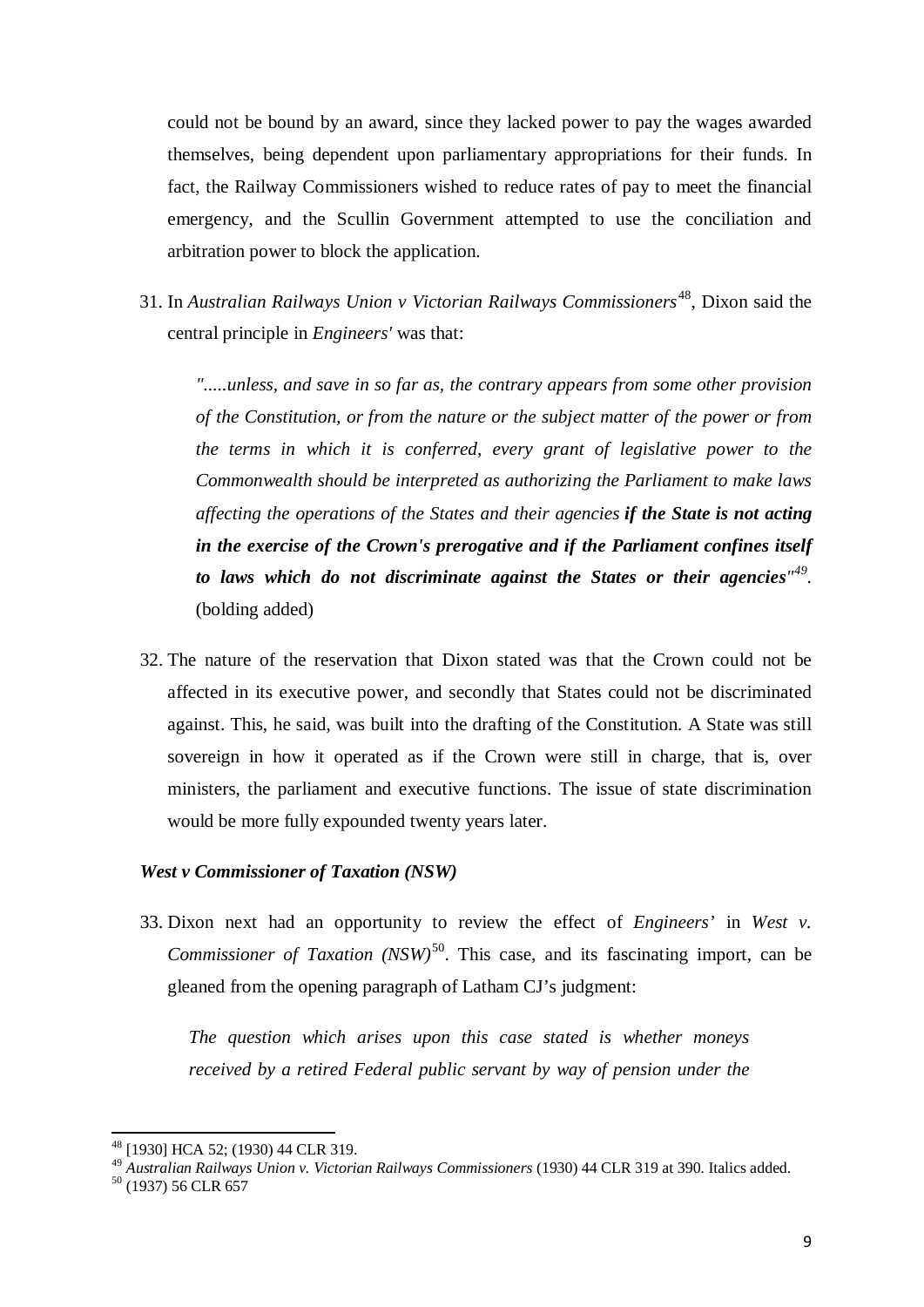*Superannuation Act 1922-1934 are subject to taxation under the Special Income and Wages Tax (Management) Act 1933 of New South Wales.* 

34. In *West*, Dixon "boldly affirmed"<sup>[51](#page-9-0)</sup> the validity of implications<sup>52</sup>:

*Since the Engineers' Case a notion seems to have gained currency that in interpreting the Constitution no implications can be made. Such a method of construction would defeat the intention of any instrument, but of all instruments a*  written Constitution seems the last to which it could be applied. I do not think that *the judgment of the majority of the court in the* Engineers' Case *meant to propound such a doctrine. It is inconsistent with many of the reasons afterwards advanced by Isaacs J. himself for his dissent in* Pirrie v. McFarlane*. Indeed, he there refers to 'the natural and fundamental principle that where by the one Constitution separate and exclusive governmental powers have been allotted to two distinct organisms, neither is intended, in the absence of distinct provision to the contrary, to destroy or weaken the capacity or functions expressly conferred on the other'. He adds: 'Such attempted destruction or weakening is prima facie outside the respective grants of power'. There is little justification for seeking to find in the* Engineers' Case *authority for more than was decided [53](#page-9-2).*

- 35. This paragraph, in my view, throws Sir Isaac Isaacs<sup>[54](#page-9-3)</sup> under the proverbial bus. Not only does Dixon say that Isaacs was inconsistent in his judgments, he says that Isaacs himself went further than *Engineer's* had decided. He throws his words in *Pirrie* back at him. It is a withering judicial commentary. Implications could be made, Dixon J said, just not the implications previously propounded by the High Court, particularly under Isaacs.
- 36. Dixon repeats the two reservations he stated in the *Railways Case* (1930) that no Commonwealth legislation should affect "the exercise of a prerogative of the Crown

<span id="page-9-1"></span><span id="page-9-0"></span><sup>&</sup>lt;sup>51</sup> Phillip Ayres, page 85.<br><sup>52</sup> Mason J said: "Dixon J was the architect of the federal implication" - Mason, Anthony "The High Court of Australia: A Personal Impression of Its First 100 Years" [2003] *MelbULawRw* 33; (2003) 27(3) *Melbourne University Law Review 864*<br><sup>53</sup> *West v Commissioner of Taxation (NSW)* (1936---1937) 56 CLR 657 at 681-682.<br><sup>54</sup> Isaacs had been given the Vice-Regal position in January 1931.

<span id="page-9-2"></span>

<span id="page-9-3"></span>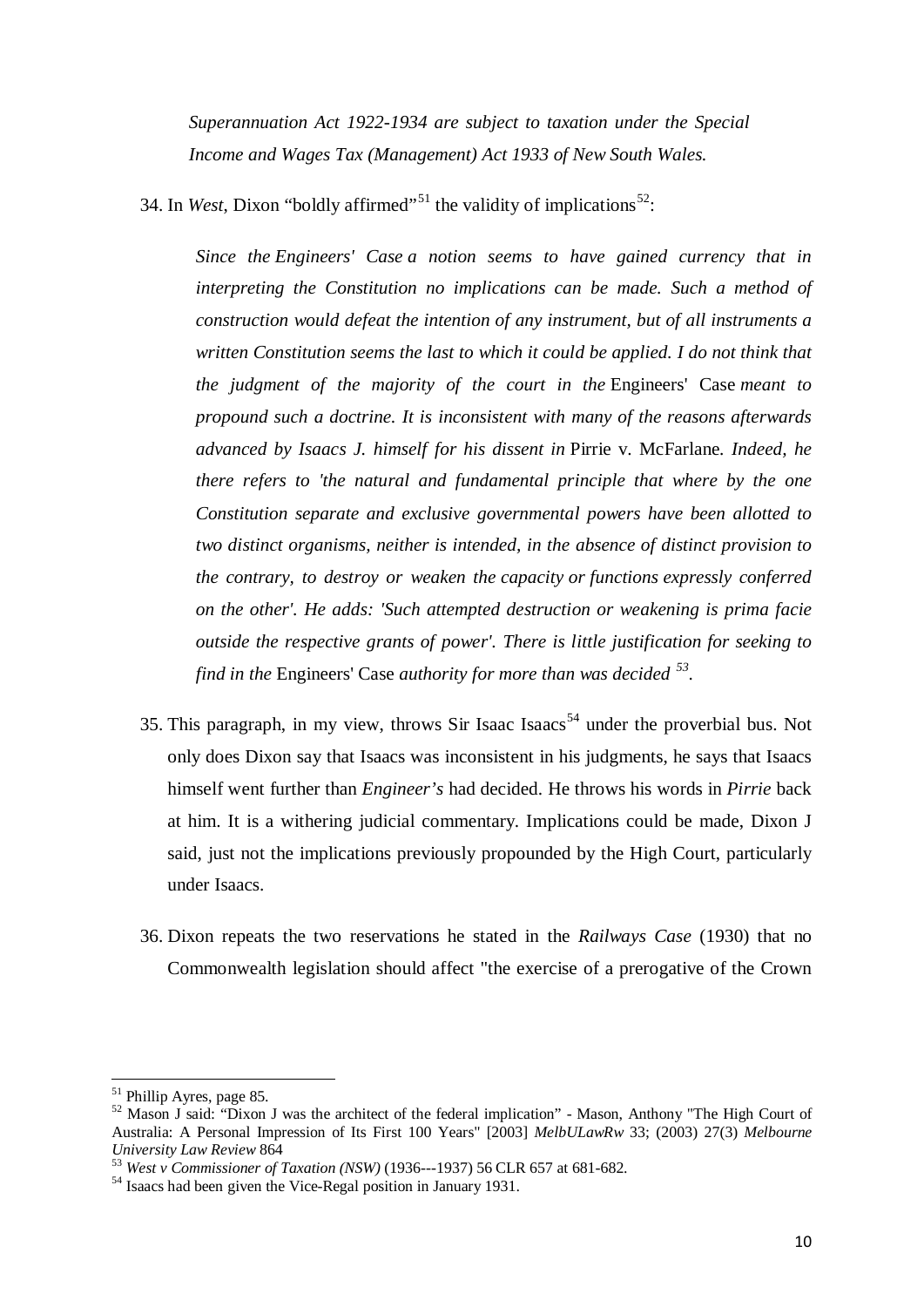in right of the States", and federal Parliament would appear not to be authorised "to enact legislation discriminating against the States or their agencies"<sup>55</sup>.

37. Dixon read the Constitution logically as a *federalist* document with necessary implications for the protection of the States against discriminatory federal legislation that threatened to infringe their powers. Dixon, while reading down the *Engineers'* Case did not re-enliven the doctrine of the reserve powers of the States. He took *Engineers'* to be a valid check not only to that doctrine, but to the excesses (as he saw them) of the "implied immunities" of Commonwealth and State instrumentalities.

#### *Essendon Corporation v. Criterion Theatres Ltd*

38. In *Essendon Corporation v Criterion Theatres Ltd* (1947), in a judgment heavy with American citations<sup>[56](#page-10-1)</sup>, he added a third reservation to *Engineers'*: that the States could not tax the Commonwealth in respect of the exercise of its powers and functions<sup>[57](#page-10-2)</sup>. Dixon J eloquently sets out the issue for decision:

*In this suit… a municipality seeks to recover rates. The rates were levied upon or in respect of land of which the Minister for the Army had taken possession. The land was used and occupied by the Military Forces of the Commonwealth. Throughout the period for which rates are claimed the Army's possession of the land continued and the country was still actively at war.* 

*Ordinarily it is the occupier upon whom the direct liability to pay rates falls in the first instance. But, as the occupier was the Commonwealth, the municipality makes alternative claims. It claims the rates from the owners of the fee simple upon the hypothesis that the Commonwealth incurred no liability. But, failing this, it makes an alternative claim against the Commonwealth for the rates, a claim based on the contrary hypothesis.* 

<span id="page-10-1"></span><span id="page-10-0"></span><sup>&</sup>lt;sup>55</sup> *Ibid.*, at 682.<br><sup>56</sup> Again, Dixon had been Australian Ambassador to Washington and spent time with great judicial figures and in the US court system as well. In *Essendon Corporation*, Dixon J cited the recent US Supreme Court decision in *New York v United States* 326 U.S. 572 (14 January 1946) (*the Saratoga Springs Case*). This case was the US progenitor of what would become the doctrinal basis of Dixon J's decision in *Melbourne Corporation*   $\frac{1}{\text{discussed below}}$ .

<span id="page-10-2"></span><sup>57</sup> *Essendon Corporation v. Criterion Theatres Ltd* (1947) 74 CLR 1 at 22.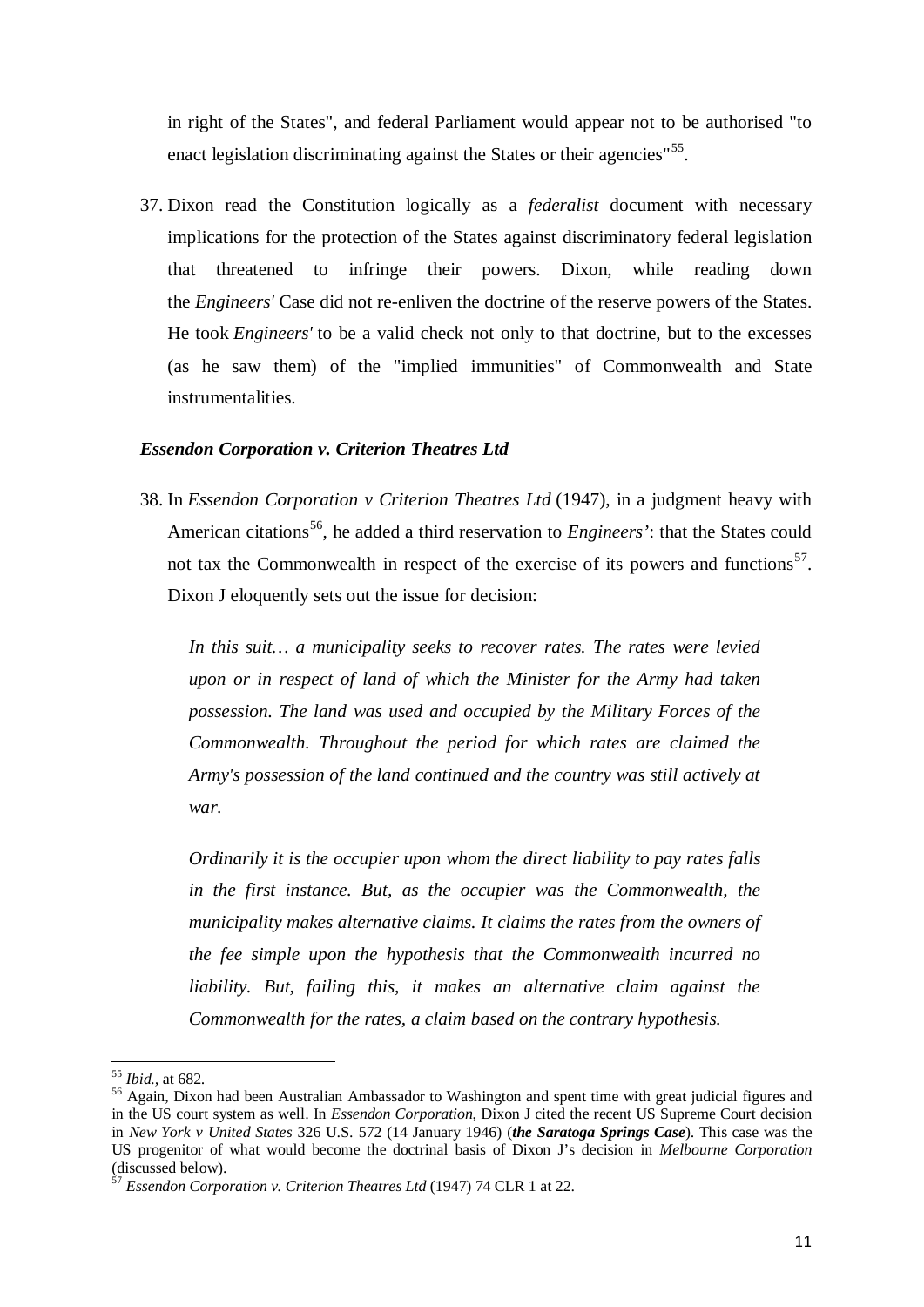#### *State Banking Case* **(or** *Melbourne Corporation***)**

- 39. The Chifley Labor Government sought to make the Commonwealth Bank the central bank, extending a wartime power. Section 48 of the *Banking Act 1945* provided that State entities had to use the Commonwealth Bank, and not any other bank. Chifley believed that nationalisation of the banks was not achievable, but felt that the central bank should carry all government accounts. On 1 May 1947, the Treasury began to warn local governments of the need to commence transfer of their accounts to the Commonwealth Bank, including Melbourne City Council. Even though the legislation had been in place for several months, it had not attracted much attention. After the note from Treasury, the banks became quite concerned about losing large customer accounts. They appealed to the High Court on the grounds the legislation was unconstitutional. On 13 August 1947, the case was heard by the Full Court<sup>[58](#page-11-0)</sup>.
- 40. Dixon, who had been on the Court since 1929, gave what is by modern standards a relatively short judgment<sup>59</sup>. His judgment is lucid, engaging, biting and pithy. He commenced by saying:

*The question for our decision…is whether in the exercise of the power to make laws with respect to banking, other than State banking, the incorporation of banks and the issue of paper money, the Commonwealth Parliament may forbid banks, except the Commonwealth Bank and State banks, to conduct any banking business for a State save by the consent of the Federal Treasurer.*

- 41. He therefore started with the enumerated power (the s.51 banking power) as the first step before stating whether the power supported the legislation, section 48 of the Banking Act.
- 42. He characterised the impugned section in this way:

*The purpose of s. 48 may, therefore, be taken to be to complete the concentration of all governmental accounts in the Commonwealth Bank or to carry it as near completion as practical considerations allow, a* 

<span id="page-11-0"></span><sup>58</sup> Latham C.J. Rich, Starke, Dixon, McTiernan and Williams JJ.

<span id="page-11-1"></span><sup>59</sup> For example, the *Work Choices* judgment is 914 paragraphs in length.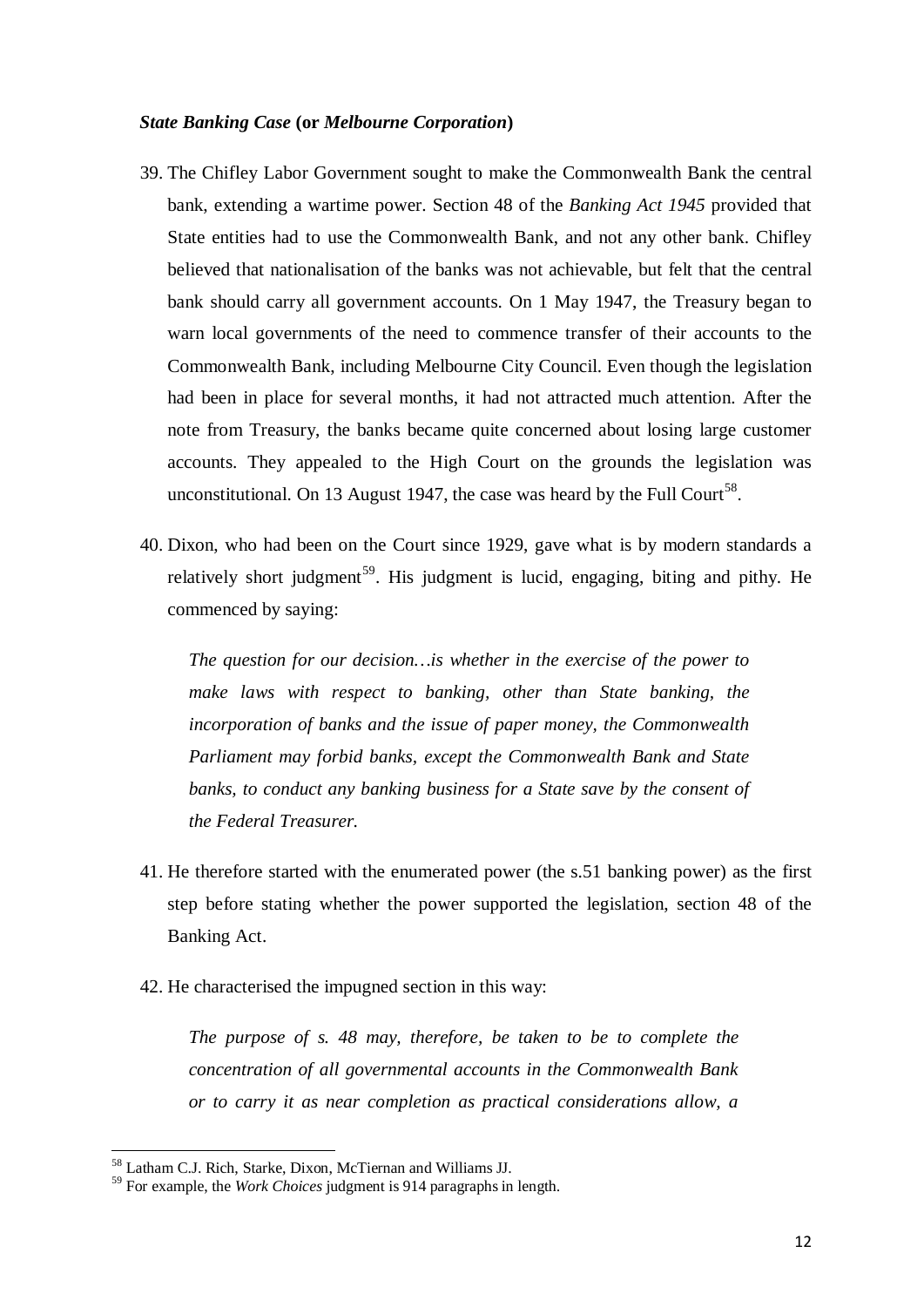*matter of which the Treasurer is to judge and make exceptions accordingly. Such a purpose accords with the conceptions held of the function of a central bank and with the view that for its fulfilment the central bank should carry the government account so that it may take measures or counter-measures when the necessary financial operations of government might otherwise produce undesired consequences.*

*Under a unitary constitutional system there is no legal difficulty in giving effect to such a policy or in carrying it as far down the line of public authorities as may be desired. But it is otherwise in a federal system. State and federal governments are separate bodies politic and prima facie each controls its own moneys. To enable the Parliament of the Commonwealth to deny to the States the use of any bank but the central bank of the Commonwealth and thus to guide the collections and disbursements of the States into and through an account of that bank, there must be found in the Constitution a definite legislative power of sufficient amplitude.*

- 43. Dixon said, in preface, that the attempted imposition of central banking in a unitary system of government would be acceptable. He then contrasts it with the federal system of government, identifying that the Commonwealth Parliament would need a "definitive legislative power of sufficient amplitude" to enact such a law. The States and Commonwealth and separate entities, and it would require an enumerated power to effect what was in effect central banking in the Federation.
- 44. Dixon then sets out what he considers is the "prima facie rule" as to how federal laws can impact the States:

*The prima-facie rule is that a power to legislate with respect to a given subject enables the Parliament to make laws which, upon that subject, affect the operations of the States and their agencies. That, as I have pointed out more than once, is the effect of the Engineers' Case stripped of embellishment and reduced to the form of a legal proposition. It is subject, however, to certain reservations and this also I have repeatedly said. Two reservations, that relating to the prerogative and that relating to the taxation power, do not enter into the*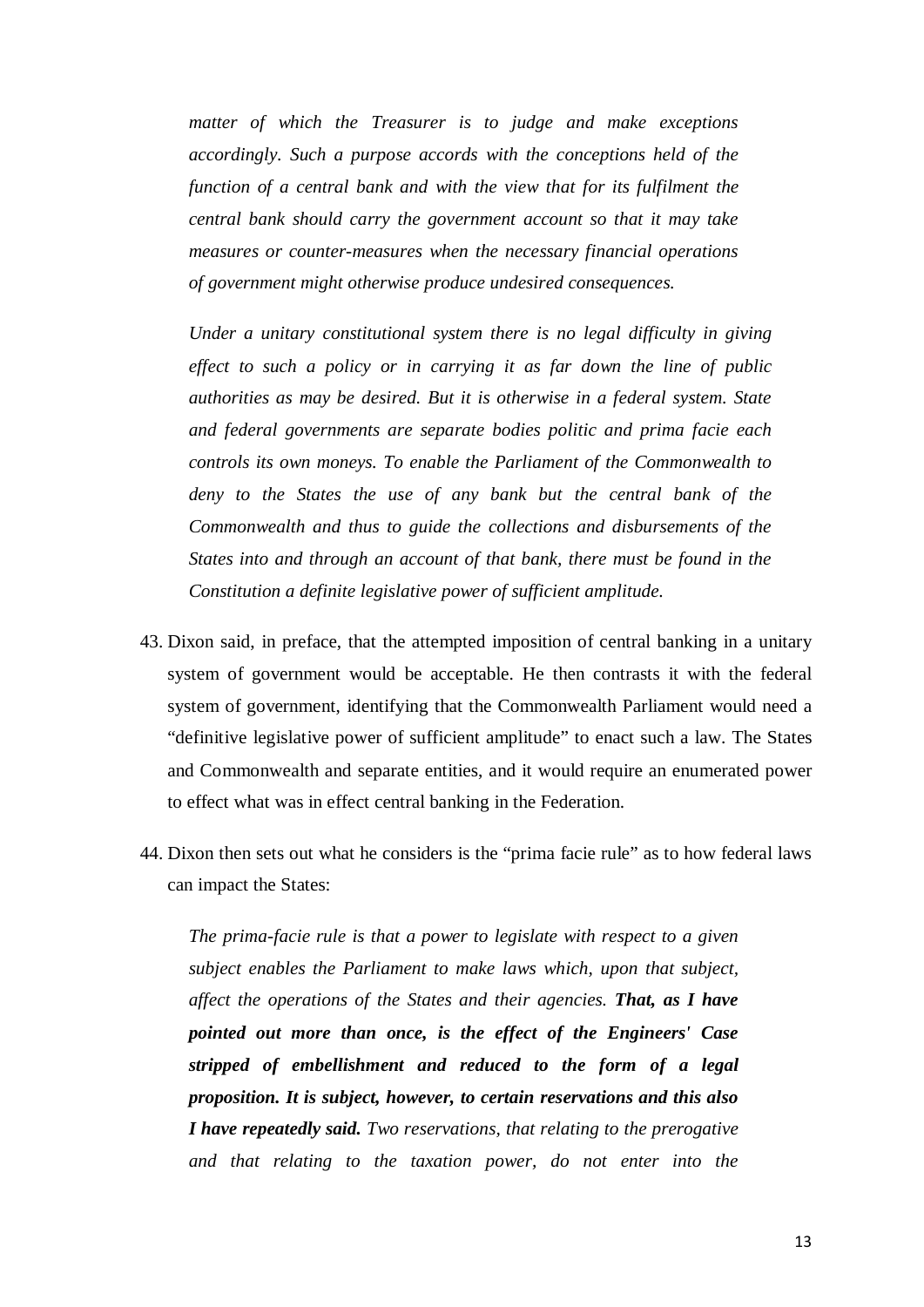*determination of this case and nothing need be said about them. It is, however, upon the third that, in my opinion, this case turns. The reservation relates to the use of federal legislative power to make, not a general law which governs all alike who come within the area of its operation whether they are subjects of the Crown or the agents of the Crown in right of a State, but a law which discriminates against States, or a law which places a particular disability or burden upon an operation or activity of a State, and more especially upon the execution of its constitutional powers. In support of such a use of power the Engineers' Case has nothing to say.* (emphasis added)

- 45. The discrimination he found was that section 48 forbade State governments the ability to use banks that could be used by other citizens and organisations, even though the law was not directed to States, but was directed to the banks themselves. However, it still discriminated against the States. The banking power did not support such a law.
- 46. Dixon continued:

…**The federal system itself is the foundation of the restraint upon the use of the power to control the States.** The same constitutional objection applies to other powers, if under them the States are made the objects of special burdens or disabilities…**The foundation of the Constitution is the conception of a central government and a number of State governments separately organized. The Constitution predicates their continued existence as independent entities. Among them it distributes powers of governing the country**". (bolding added)

- 47. Dixon was squarely saying that the nature of the federal system puts a brake on Commonwealth legislative power. That is the nature of the federal compact. It is simply not open to the Commonwealth to attempt to control the states by imposing legislation that specifically impacts the states.
- 48. Dixon then returns to the theme of the political nature of the Constitution:

*I do not think that either under the Constitution of the United States or The British North America Act or the Commonwealth Constitution has countenance been given to the notion that the legislative powers of one*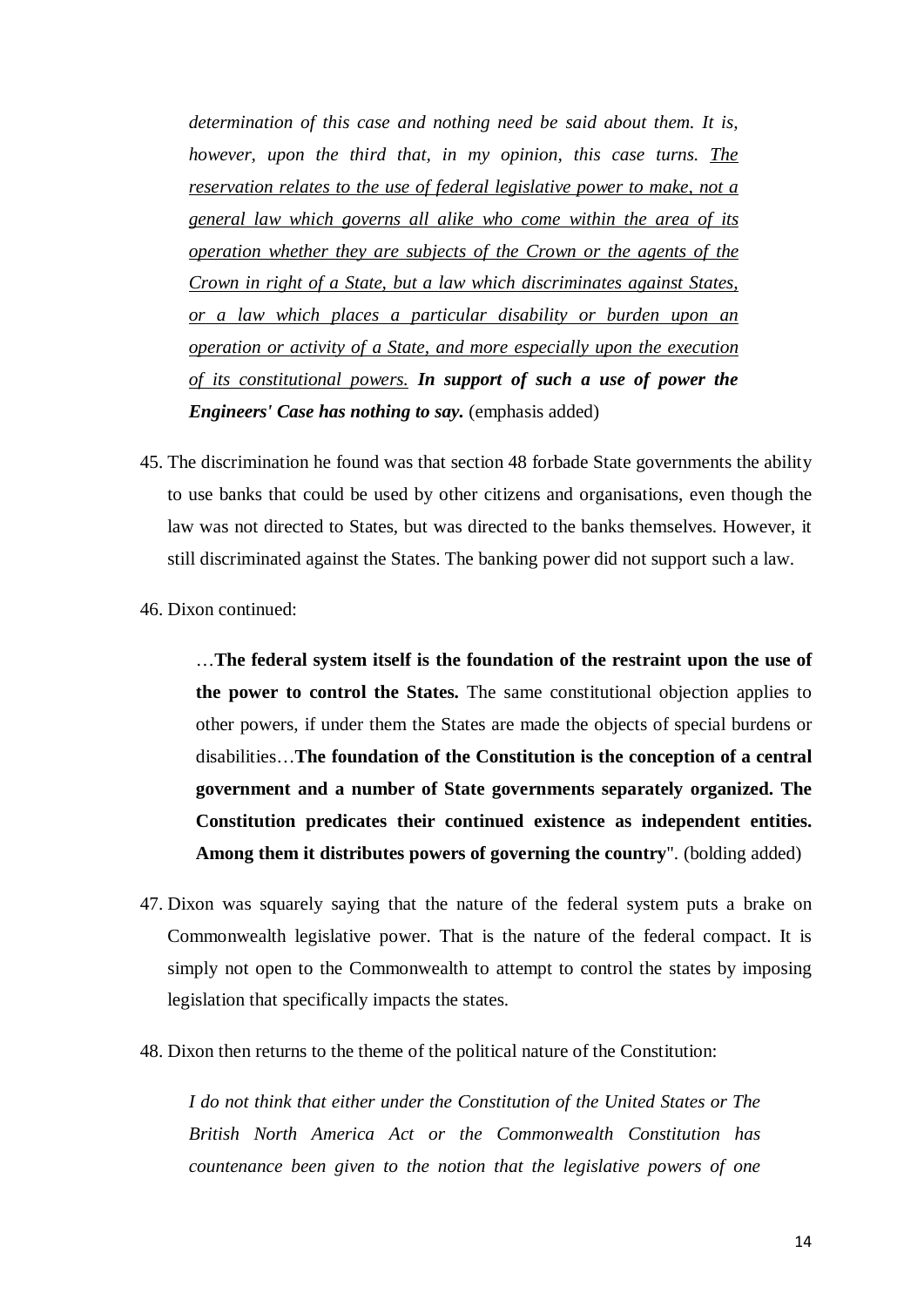*government in the system can be used in order directly to deprive another government of powers or authority committed to it or restrict that government in their exercise, notwithstanding the complete overthrow of the general doctrine of reciprocal immunity of government agencies and the discrediting of the reasoning used in its justification. For that reason the distinction has been constantly drawn between a law of general application and a provision singling out governments and placing special burdens upon the exercise of powers or the fulfilment of functions constitutionally belonging to them. It is but a consequence of the conception upon which the Constitution is framed. The foundation of the Constitution is the conception of a central government and a number of State governments separately organized. The Constitution predicates their continued existence as independent entities. Among them it distributes powers of governing the country. The framers of the Constitution do not appear to have considered that power itself forms part of the conception of a government. They appear rather to have conceived the States as bodies politic whose existence and nature are independent of the powers allocated to them. The Constitution on this footing proceeds to distribute the power between State and Commonwealth and to provide for their inter-relation, tasks performed with reference to the legislative powers chiefly by ss. 51, 52, 107, 108 and 109.*

49. Dixon also made an important statement as to the relative strengths of the governments subject to the Constitution:

*"…The position of the federal government is necessarily stronger than that of the States. The Commonwealth is a government to which enumerated powers have been affirmatively granted. The grant carries all that is proper for its full effectuation. Then supremacy is given to the legislative powers of the Commonwealth.*

*These two considerations add great strength to the implication protecting the Commonwealth from the operation of State laws affecting the exercise of federal power. But they also amplify the field protected. Further, they limit the claim of the States to protection from*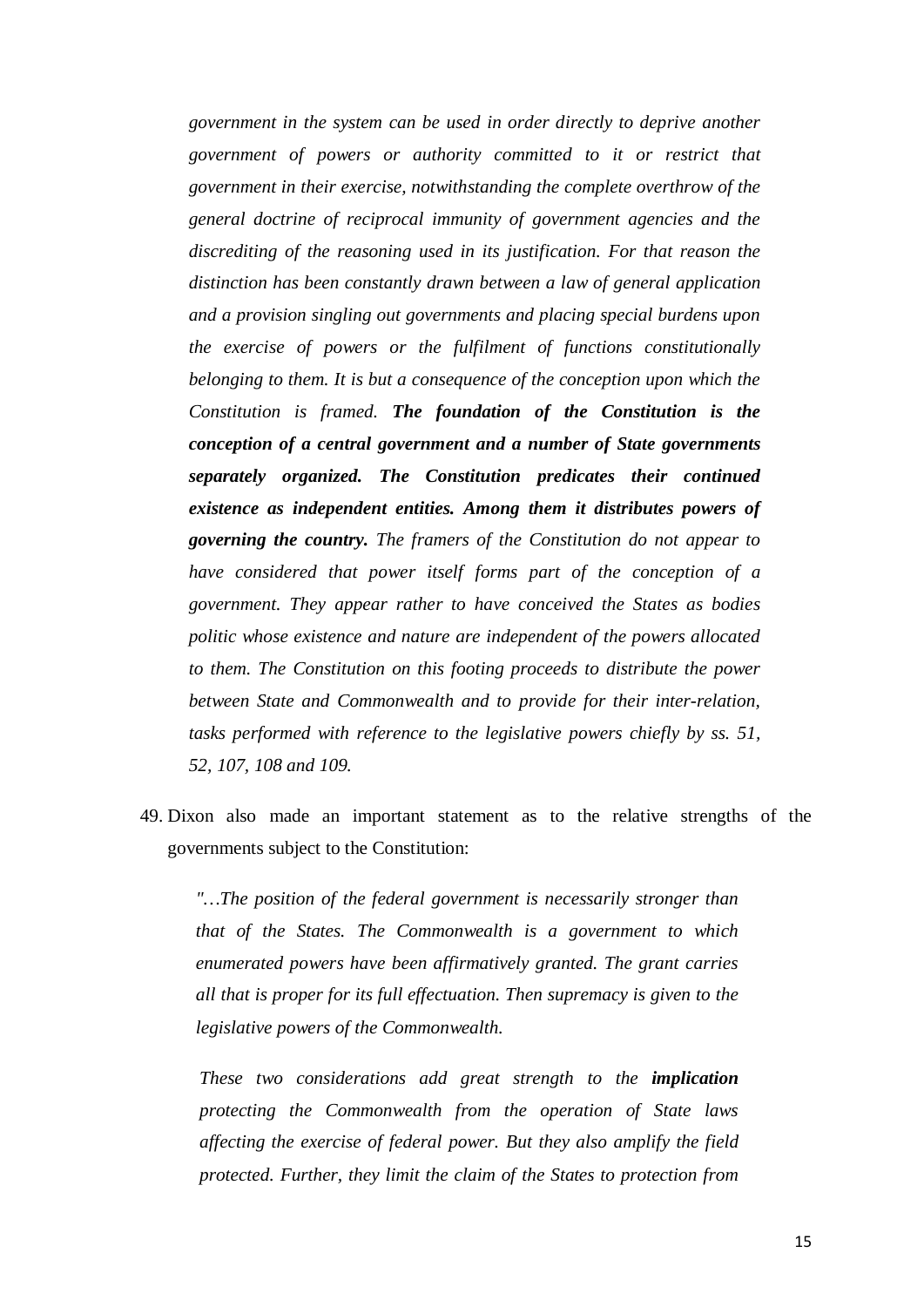*the exercise of Commonwealth power. For the attempt to read s. 107 as the equivalent of a specific grant or reservation of power lacked a foundation in logic. Accordingly the considerations upon which the States' title to protection from Commonwealth control depends arise not from the character of the powers retained by the States but from their position as separate governments in the system exercising independent functions. But, to my mind, the efficacy of the system logically demands that, unless a given legislative power appears from its content, context or subject matter so to intend, it should not be understood as authorizing the Commonwealth to make a law aimed at the restriction or control of a State in the exercise of its executive authority. In whatever way it may be expressed an intention of this sort is, in my opinion, to be plainly seen in the very frame of the Constitution. (bolding added)*

50. Dixon did not shy away from using implications to interpret the Constitution, however, it was a different implication he used. It was the implication that the structure of the Federation that implied separate entities, each with its own sphere of powers. The states have a continued existence in the Federation.

# *Work Choices*

- 51. The *Work Choices Case* was a seminal moment in the development of Commonwealth power. The Howard Government used the Corporations power  $(s.51(xx))$  of the Constitution to regulate industrial relations, whereas up until that time the main power used was the conciliation and arbitration power. Essentially, corporations could have their industrial regulations regulated by the Commonwealth because of their corporate status. Previously, the States had administered their own highly functioning and well-developed jurisdictions with their own jurisprudence. That ended almost overnight $^{60}$  $^{60}$  $^{60}$ .
- 52. The plaintiffs in the case (State governments) argued that the legislation upset the "federal balance". The argument received short shrift, with the Court quoting

<span id="page-15-0"></span><sup>&</sup>lt;sup>60</sup> For example, in NSW, the unfair contracts jurisdiction was its own peculiar and lively jurisdiction that dominated the NSW Industrial Relations Commission's role. Previously the NSW IRC had Court status with judges administering the law. Today, the Commission has a Chief Commissioner and five commissioners.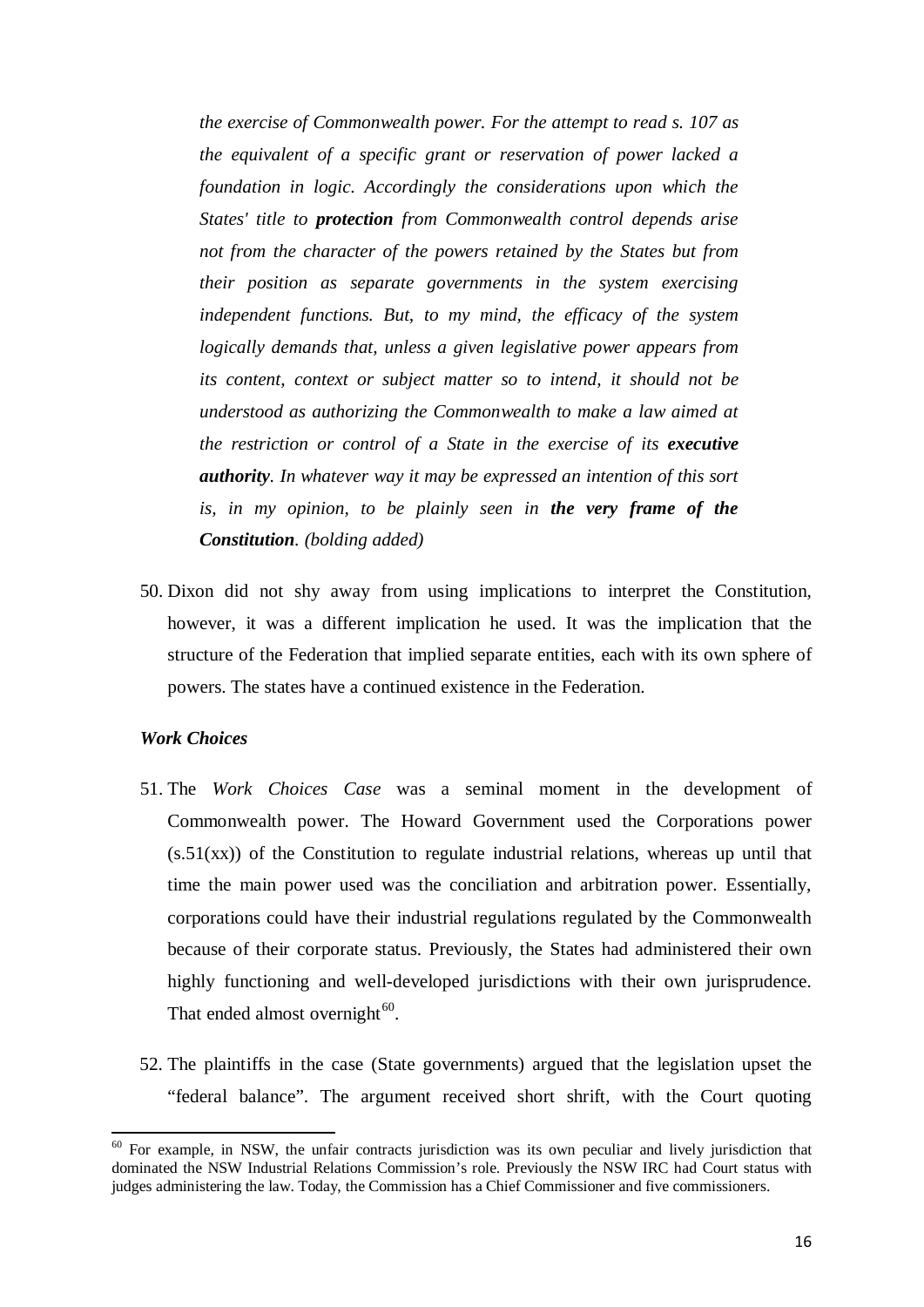*Melbourne Corporation* as establishing that the Constitution made the Commonwealth the stronger party, with enumerated powers with the full authority to use that power. Arguing for an 'amorphous reach' for a "federal balance" that so upset the Federation as to imperil the States was rejected by the Court. Apart from the fact it was unsupported by authority, the Court said no attempt was made to define where the balance should lay.

53. The plurality in the decision validated the *Engineers' Case* saying the case was "both a consequence of developments outside the law courts (not least a sense of national identity emerging during and after the First World War) and a cause of future developments"[61.](#page-16-0) From this perspective, the *Engineers' Case* was a virtually inevitable outcome of the progress of Australian history, from which there was no going back. Justice Kenny says (extra judicially) the justification for the *Engineers' Case* lay, in the majority's judgment, in nascent nationhood, rather than in the precedential value of authority or judicial fiat<sup>62</sup>.

### *Williams v Commonwealth of Australia* **(School Chaplains Case)**

- 54. As a contrast, what is the legislative limit of the Commonwealth Parliament? In the School Chaplains Case, which concerned federal government monies being spent on religious education in state schools, the High Court outlined the limit of the spending power of the Commonwealth.
- 55. The Court accepted that there was limitation on the federal power and the text and structure of the Constitution imposed limits<sup>[63](#page-16-2)</sup>. The Commonwealth submissions in that case were rejected as it would have called *Melbourne Corporation* into question<sup>[64](#page-16-3)</sup>.
- 56. Ultimately, the Court held that section 61 of the Constitution did not authorise the governmental expenditure just because there was an enumerated power to support that expenditure. Rather, the Court has held that it is unconstitutional for the

<span id="page-16-1"></span><span id="page-16-0"></span><sup>&</sup>lt;sup>61</sup> *Work Choices* at [193]<br><sup>62</sup> Kenny, Justice Susan, "The High Court of Australia and modes of constitutional interpretation" (FCA) [2007]<br>*FedJSchol* 10.

<span id="page-16-3"></span><span id="page-16-2"></span><sup>&</sup>lt;sup>63</sup> [192] per Hayne J.<br><sup>64</sup> [248] per Hayne J.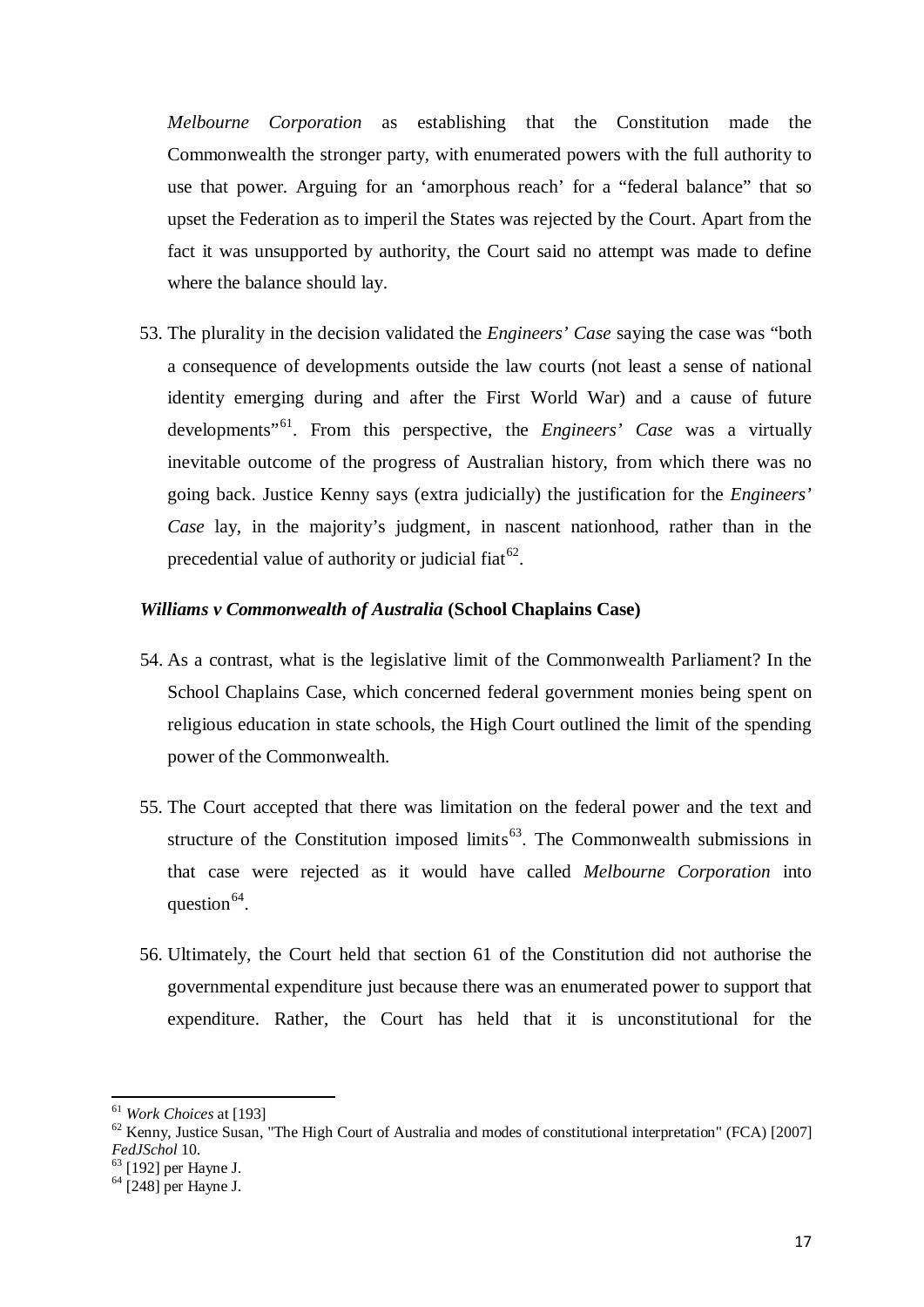Commonwealth executive to spend money in areas beyond the day-to-day running of the government without statutory authority. Hayne J said:

*191. The whole Court decided in* Pape *that the power to spend appropriated moneys must be found either in provisions of the Constitution other than s 81 or s 83, or in statutes made under the Constitution. This conclusion stemmed immediately from the recognition of what the plurality in* Pape *described as "the nature of the process of parliamentary appropriation", "[t]he grant of an appropriation [being] not by its own force the exercise of an executive or legislative power to achieve an objective which requires expenditure".*

*192. But in* Pape*, as in the decisions that had gone before, this Court recognised that the text and structure of the Constitution impose limits on the Commonwealth's power to spend. These limits reflect federal considerations of the kind expressed by Dixon J in Melbourne Corporation v The Commonwealth. They reflect the distribution of powers between the Commonwealth and the States that is effected by the Constitution. [citations omitted]*

#### **Conclusion**

- 57. The history of the interplay between governments is a fascinating interplay of politics, economic and social development and legal method.
- 58. Sir Owen Dixon's decisions still resonate today. That is because they make sense and are consonant with methods we use today in matters of constitutional interpretation, statutory construction and the understanding of the common law and equity.
- 59. For Dixon to remain the bright flame illuminating the federal compact today, nearly ninety years after his first decision in this area of law, is remarkable. It is unlikely that another jurist will have as great an impact on this area of law as Sir Owen Dixon.

## **Anton Duc**